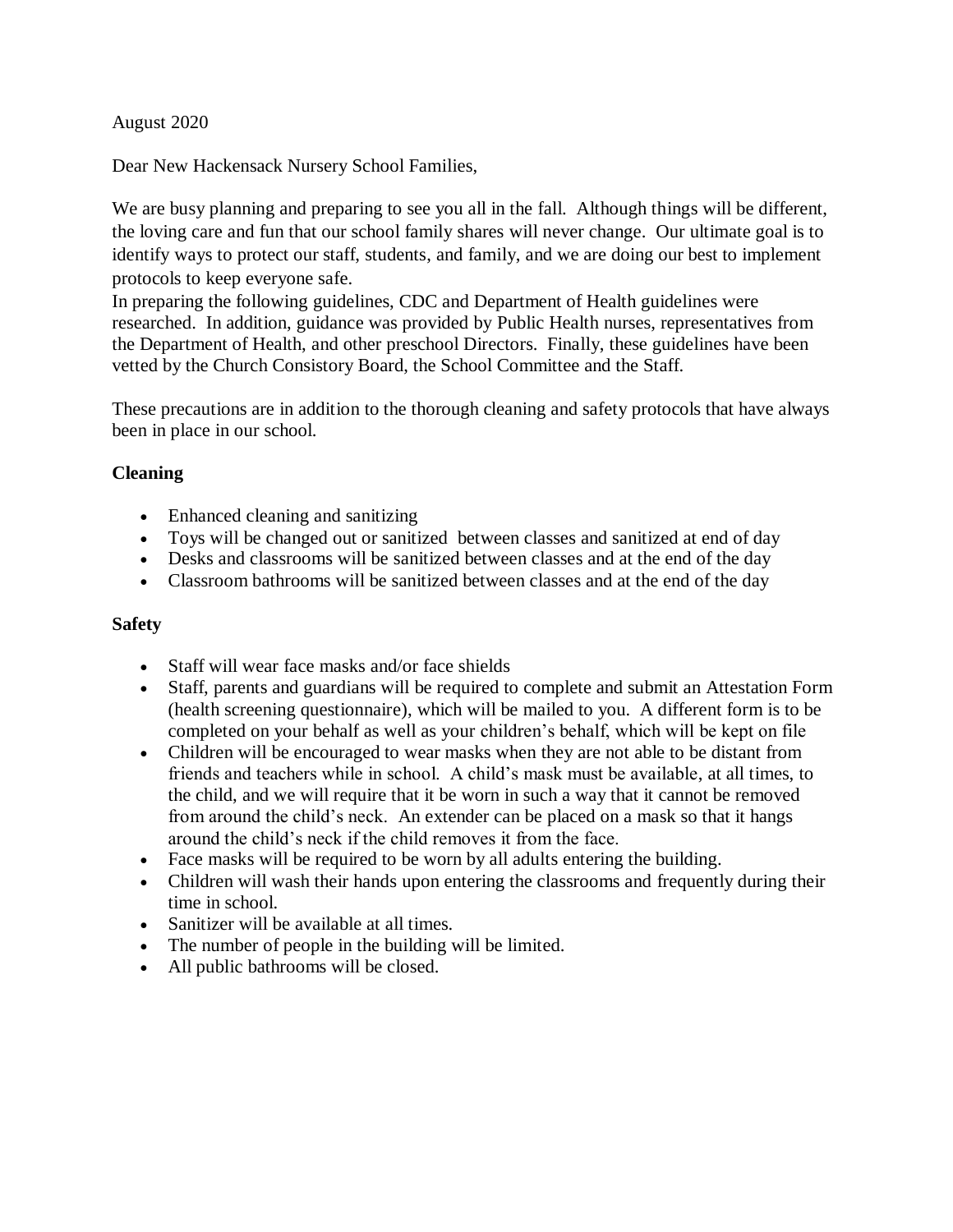## **Room set-up**

- Learning will take place in person; virtual learning will not be offered.
- The 4's MWF AM class will be divided into three groups of eight students and one teacher
- Currently, the other classes are small enough to stay together as a cohort
- Students will stay within the same group with the same staff
- There will be no snack served in the classrooms
- Water bottles may be brought from home
- There will be no sharing of materials.
- Each student needs their own materials: a plastic pencil box labeled with the child's name, a box of 24 crayons (the 3's children may do better with bigger crayons), colored pencils, two glue sticks, a small Elmer's glue, and safety scissors.
- Cubbies will not be used
- Desks will be spaced out
- "Soft" toys will not be offered for play
- Children will not be allowed to bring toys from home

# **Orientation**

- The 4's students will begin regular, full session on the first day of school
- Orientation sessions will be offered to the 3's students; details will follow

## **Arrival**

- Drop off will occur outside of the building; details will follow
- Arrival times for the 4's and 3's classes will be staggered
- The AM 4s will arrive at 9:00 and the AM 3s will arrive at 9:15
- The PM 4s will arrive at 12:30 and the PM 3s will arrive at 12:45
- The staff and Director will open entrance doors, and a daily health check will be administered to students before they enter the building
- This daily health check will include a temperature reading and a quick inspection for any signs of respiratory distress or illness
- If a child has a fever (100 degrees Fahrenheit or greater) and has NO other symptoms, they will be sent home and may not return until they have been fever free for 24 hours without use of fever suppressing medication
- If the child has a fever (100 degrees Fahrenheit or greater) and other symptoms, they may not return to school until cleared by their pediatrician

# **Dismissal**

- Pick up will occur outside of the building; details will folllow
- Dismissal times for the 4's and 3's classes will be staggered
- The AM 4s will be dismissed at 11:30 and the AM 3s will be dismissed at 11:45
- The PM 4s will be dismissed at 3:00 and the PM 3s will be dismissed at 3:15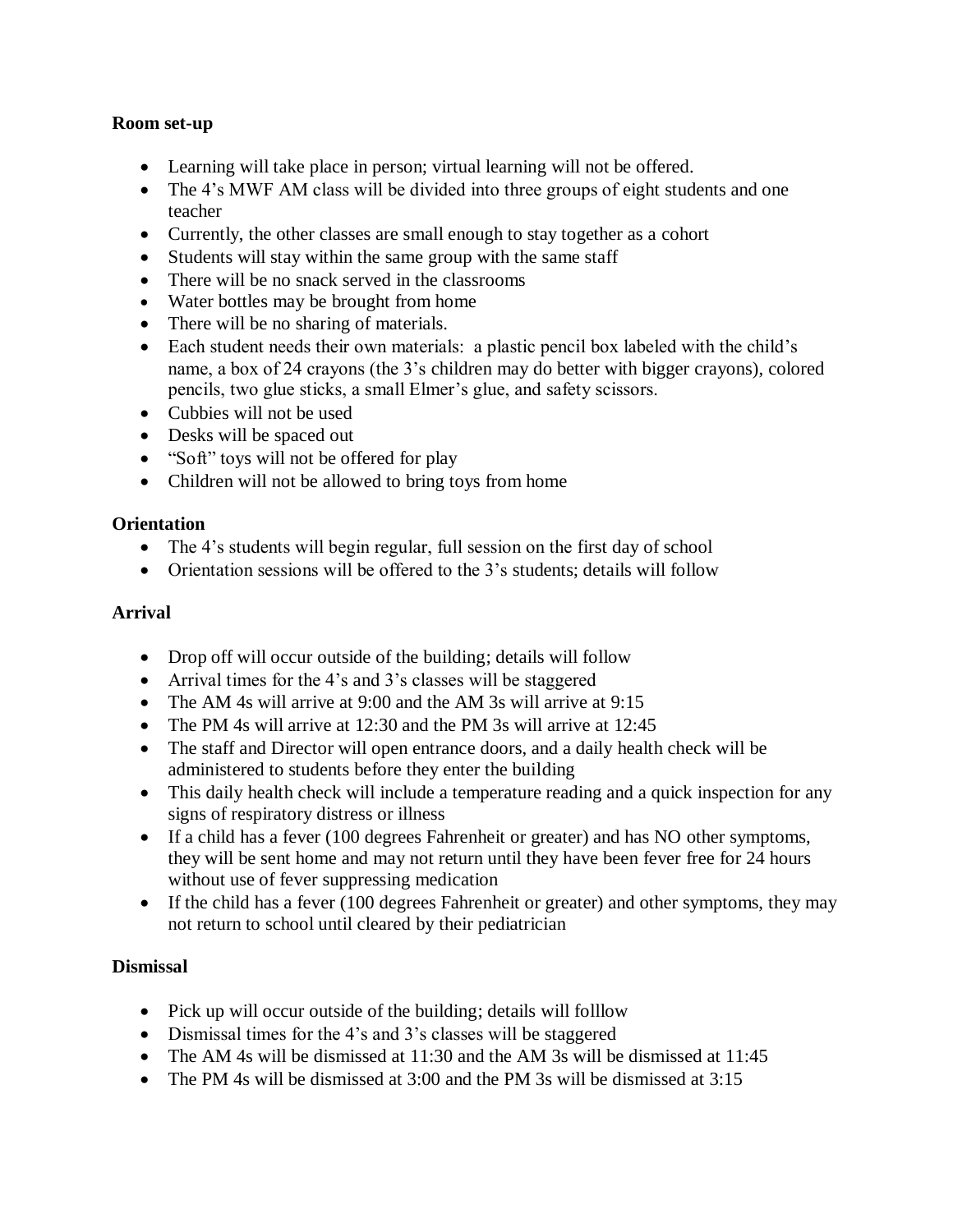# **COVID Policy**

## **Scenario 1**

• if a child's parent/guardian or family member (of the same household as the child) is exhibiting signs or has tested positive for Covid, the child may not return to school until the end of the quarantine and must submit a Covid negative test result;

In this case, the children and staff in the child's cohort may continue to attend.

## **Scenario 2**

• in the event that the adult is being quarantined as a precautionary measure, the child may continue to attend school;

If an adult is quarantined and not sharing space with the child, the child may attend school and others in the cohort are not affected. If the parent is caring for the child while in quarantine then the child must quarantine as well.

In this case, the children and staff in the child's cohort may continue to attend.

### **Scenario 3**

 if a child becomes symptomatic or tests positive, the child may not return to the program until quarantine is complete and must submit a Covid negative test result.

A child who tests positive must isolate for ten days from start of symptoms or date of test if asymptomatic. If that child was at school in the 48 hours before symptoms or test, the cohort would have to quarantine for 14 days from last exposure.

Scenarios 1 and 2 could become Scenario 3 if the child tests positive while in quarantine.

In the event that we experience any of the above, our liaisons at the Dept. of Health will be notified, and they, along with medical personnel, will be involved in the above-outlined process to assure that we are in compliance with all guidelines.

If a child becomes sick while in school, (COVID related or not), parents will be notified, the child will be separated from the class and will be made comfortable as they wait on a bench by the school's entrance doors to be picked up. This area will be sanitized when no longer in use.

### **Liability Waiver**

• The Church Consistory has asked that every family sign a liability waiver that will be kept in your child's file. This waiver will be mailed to you.